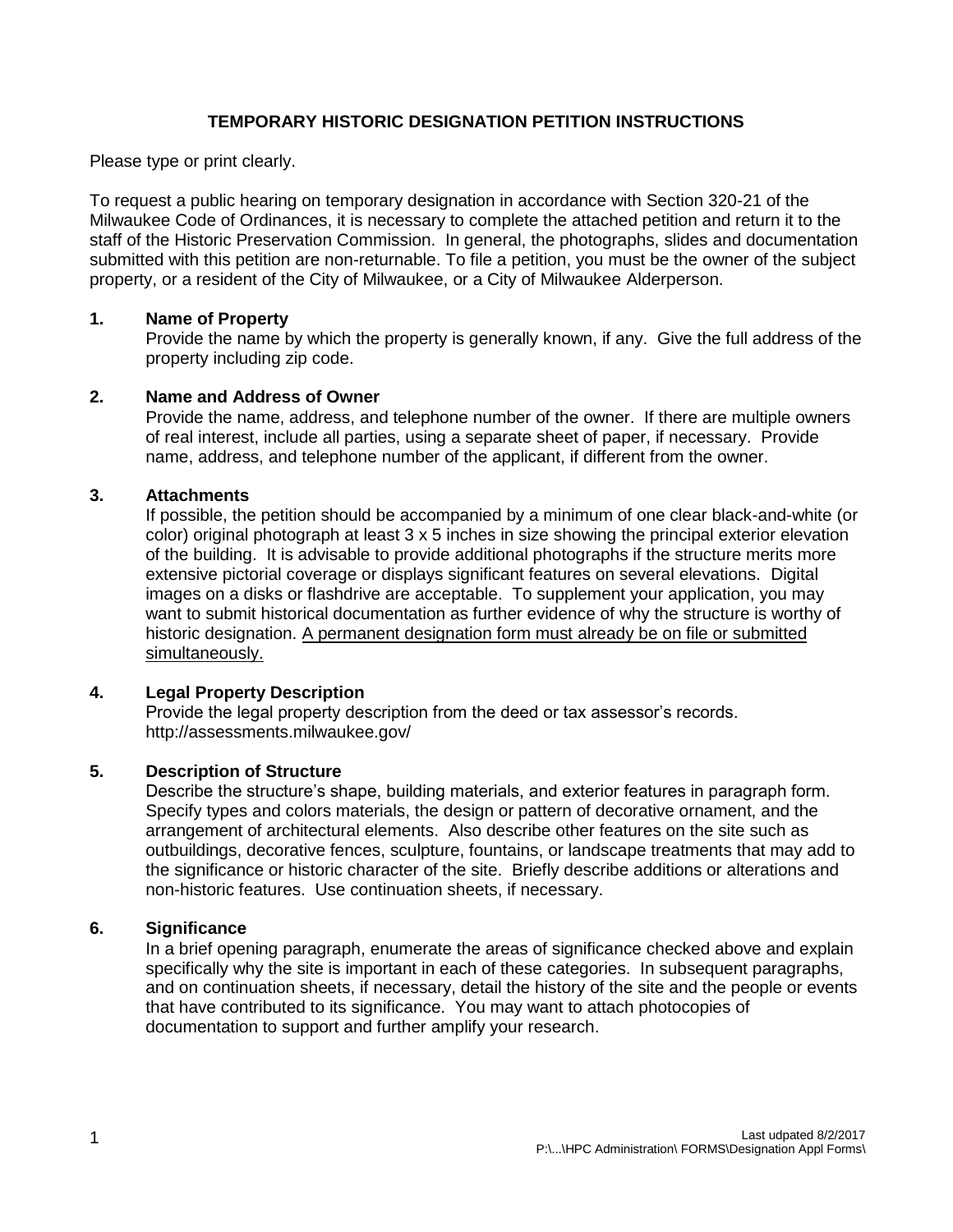### **7. Major Bibliographical References**

Include major references. Use continuation sheets, if necessary. Be sure to include publisher, city, and publication dates for books and edition dates for newspapers and periodicals.

### **8. Form Prepared By**

Provide your name, your mailing address, and the telephone number where you can be contacted during the day. Have this form acknowledged by a Notary Public.

Please return this form to the following address:

#### **Historic Preservation Commission Office of the City Clerk 200 E. Wells Street Room B-4 Milwaukee, WI 53202**

If you have questions or need assistance in completing this form, please call the Historic Preservation staff at **(414) 286-5722.**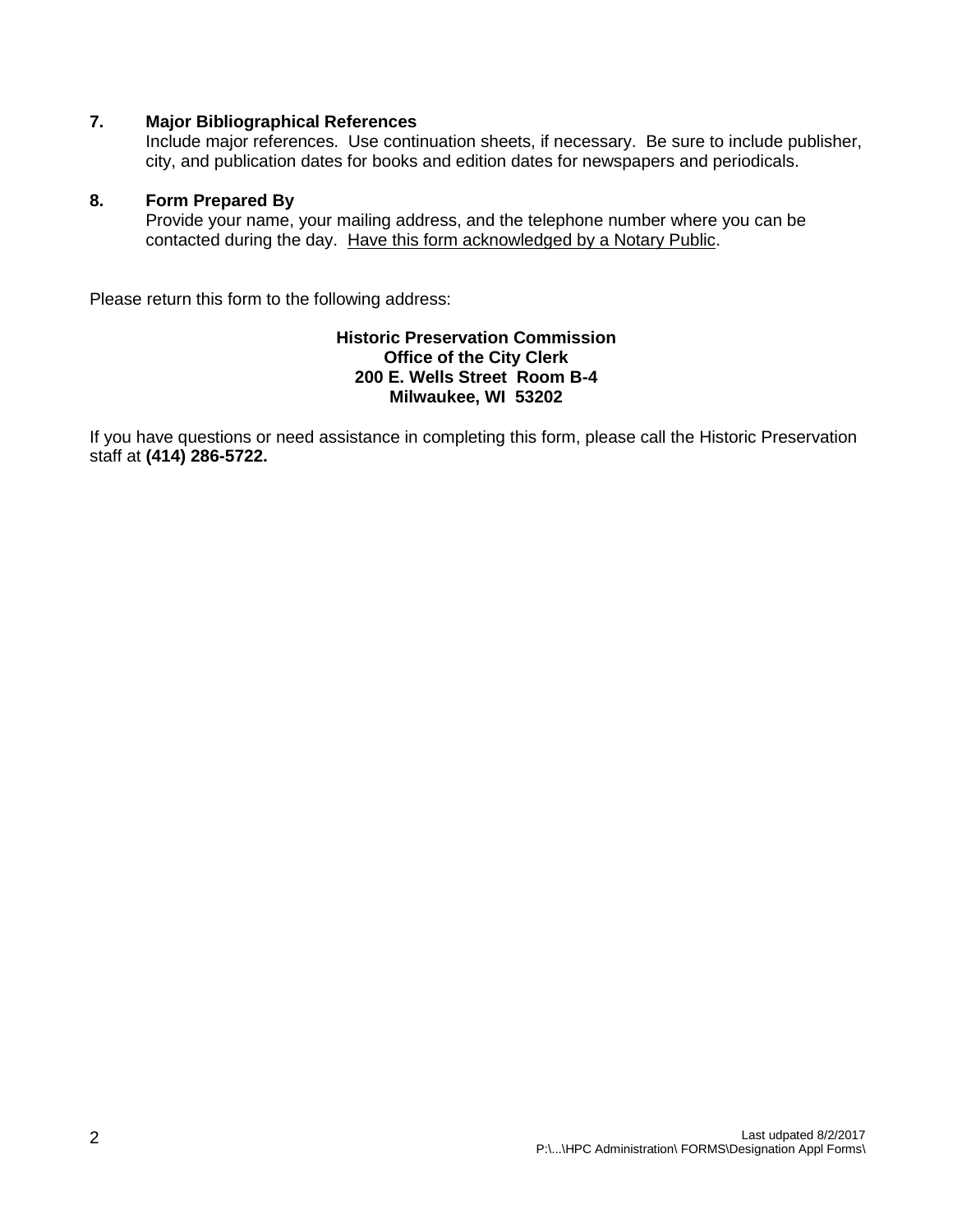# **MILWAUKEE HISTORIC PRESERVATION COMMISSION TEMPORARY HISTORIC DESIGNATION PETITION**

| 1. |                                        |                                                                                                                                                        |          |  |  |  |  |
|----|----------------------------------------|--------------------------------------------------------------------------------------------------------------------------------------------------------|----------|--|--|--|--|
|    |                                        |                                                                                                                                                        | Zip Code |  |  |  |  |
| 2. |                                        | <b>Name and Address of Owner</b>                                                                                                                       |          |  |  |  |  |
|    |                                        |                                                                                                                                                        |          |  |  |  |  |
|    |                                        |                                                                                                                                                        |          |  |  |  |  |
|    |                                        |                                                                                                                                                        |          |  |  |  |  |
|    | Daytime Telephone Number: ________     |                                                                                                                                                        |          |  |  |  |  |
|    |                                        | (Area Code)                                                                                                                                            |          |  |  |  |  |
|    |                                        |                                                                                                                                                        |          |  |  |  |  |
|    |                                        | City: _________________________________State: ___________ Zip Code: _____________<br>Daytime Phone: ______________________ Evening Phone _____________ |          |  |  |  |  |
| 3. | <b>Attachments</b>                     |                                                                                                                                                        |          |  |  |  |  |
|    | The following information is enclosed: |                                                                                                                                                        |          |  |  |  |  |
|    | П                                      | Exterior photographs or digital images (required)                                                                                                      |          |  |  |  |  |
|    | $\Box$                                 | Copy of newspaper notice of demolition permit application                                                                                              |          |  |  |  |  |
|    | П                                      | Copy of Orders from the Department of Neighborhood Services                                                                                            |          |  |  |  |  |
|    |                                        |                                                                                                                                                        |          |  |  |  |  |

# **4. Legal Property Description**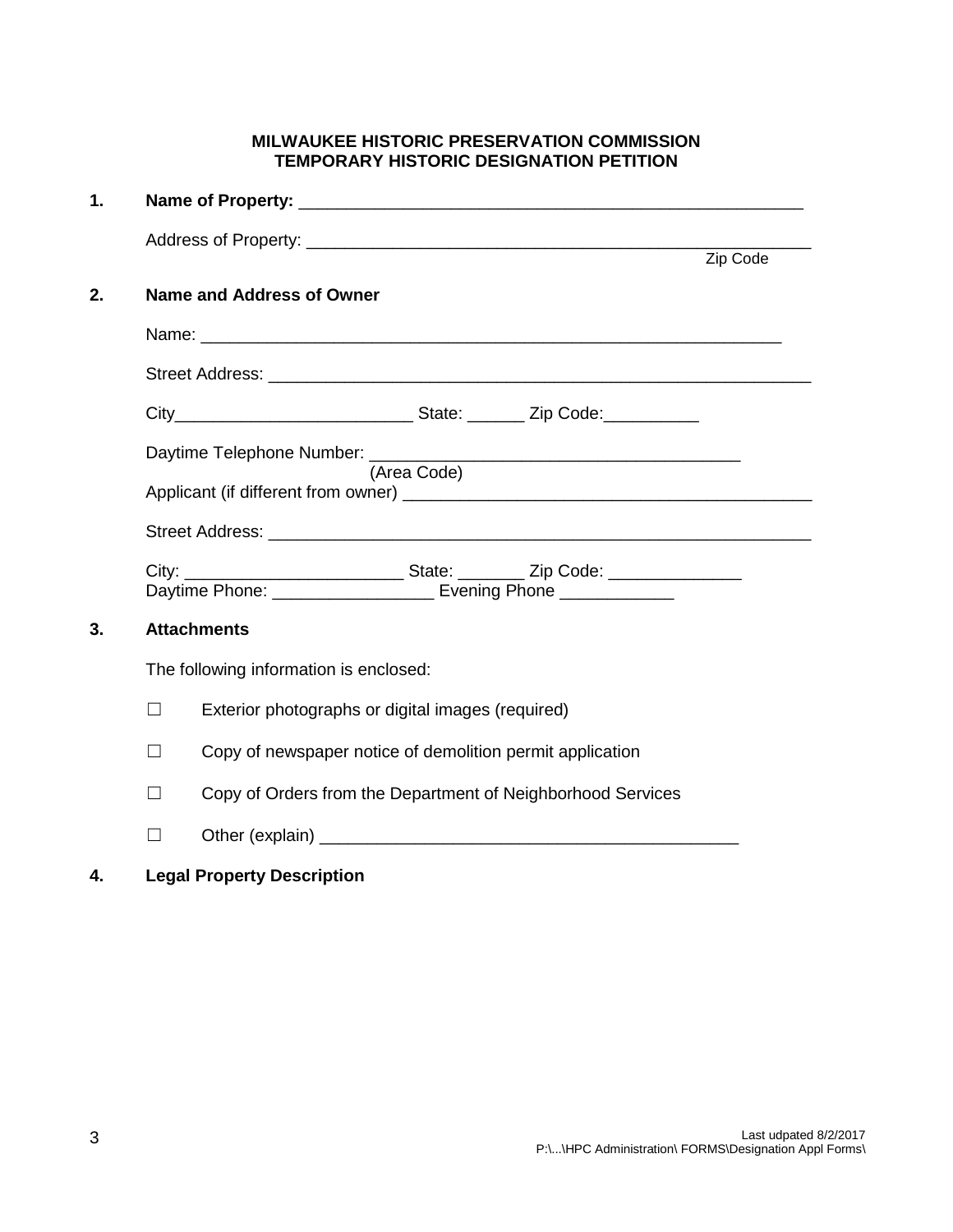## **5. Description of Structure**

Number of stories: \_\_\_\_\_

**Wall cladding** (check each that apply)

Clapboard ☐ Brick ☐ Stucco ☐ Stone ☐ Wood Shingle ☐ Terra Cotta □ Asphalt Siding □ Asbestos Tile □ Aluminum/Vinyl Siding □ Artificial Stone □

Other: \_\_\_\_\_\_\_\_\_\_\_\_\_\_\_\_\_\_\_\_\_\_\_\_\_\_\_\_\_\_\_\_\_

Describe Outstanding Features: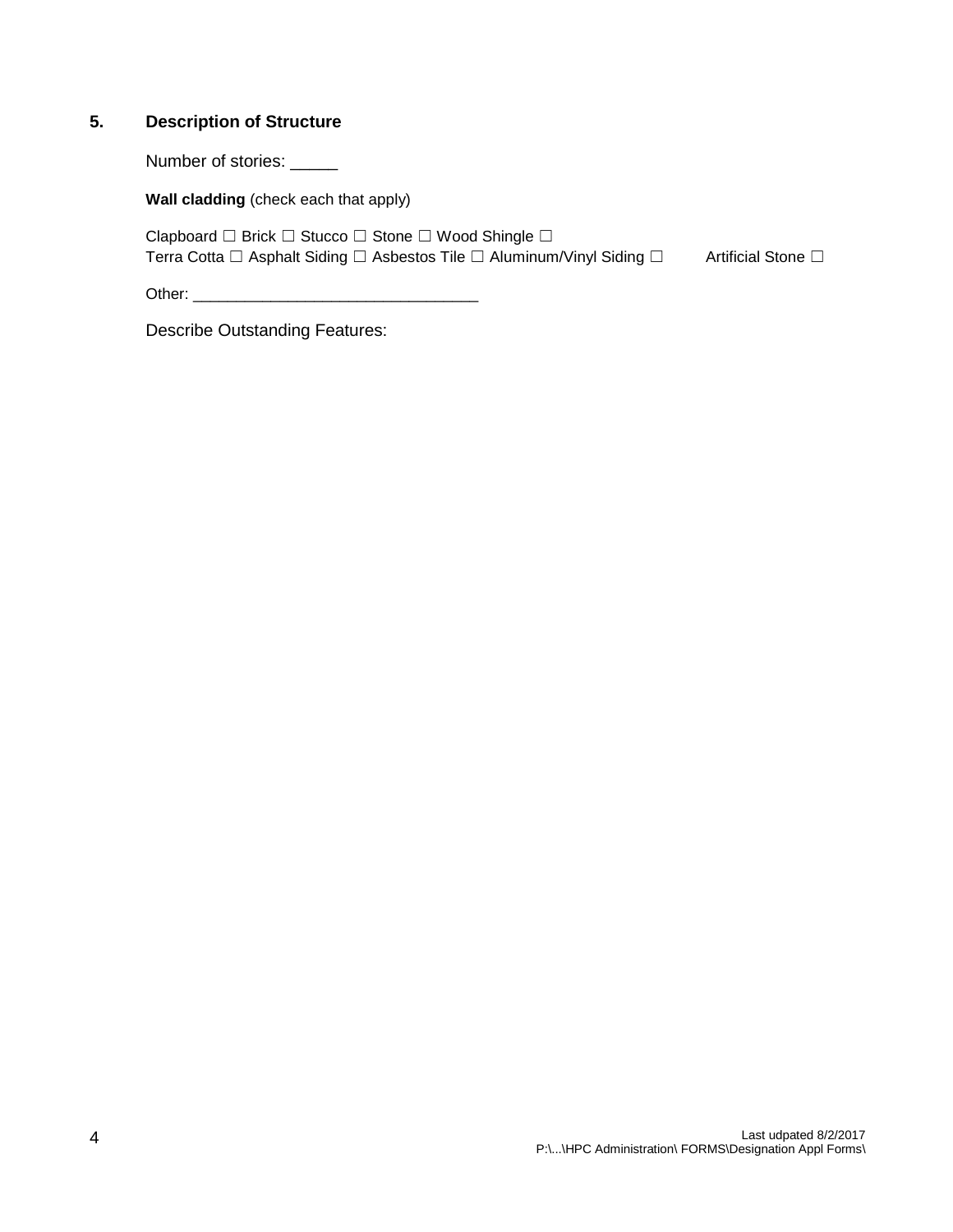# **6. Significance**

| Areas of Significance:                                             |                               |                            |  |  |  |  |  |  |
|--------------------------------------------------------------------|-------------------------------|----------------------------|--|--|--|--|--|--|
| $\Box$ agriculture                                                 | $\Box$ engineering            | $\Box$ philosophy          |  |  |  |  |  |  |
| $\Box$ architecture                                                | $\Box$ exploration/settlement | $\Box$ politics/government |  |  |  |  |  |  |
| $\sqcup$ art                                                       | $\Box$ industry               | $\Box$ religion            |  |  |  |  |  |  |
| commerce                                                           | $\Box$ invention              | science                    |  |  |  |  |  |  |
| $\Box$ communications                                              | $\Box$ landscape architecture | $\Box$ social/humanitarian |  |  |  |  |  |  |
| $\Box$ community planning                                          | ⊟law                          | $\Box$ theater             |  |  |  |  |  |  |
| $\Box$ conservation                                                | $\Box$ literature             | $\Box$ transportation      |  |  |  |  |  |  |
| $\Box$ economics                                                   | $\Box$ military               | $\Box$ other:              |  |  |  |  |  |  |
| $\Box$ education                                                   | $\square$ music               |                            |  |  |  |  |  |  |
| Date Built: ___________                                            |                               |                            |  |  |  |  |  |  |
| Date(s) Altered (if applicable)                                    |                               |                            |  |  |  |  |  |  |
|                                                                    |                               |                            |  |  |  |  |  |  |
| Written Statement of Significance, including history of structure: |                               |                            |  |  |  |  |  |  |

(continue on a separate sheet, if necessary)